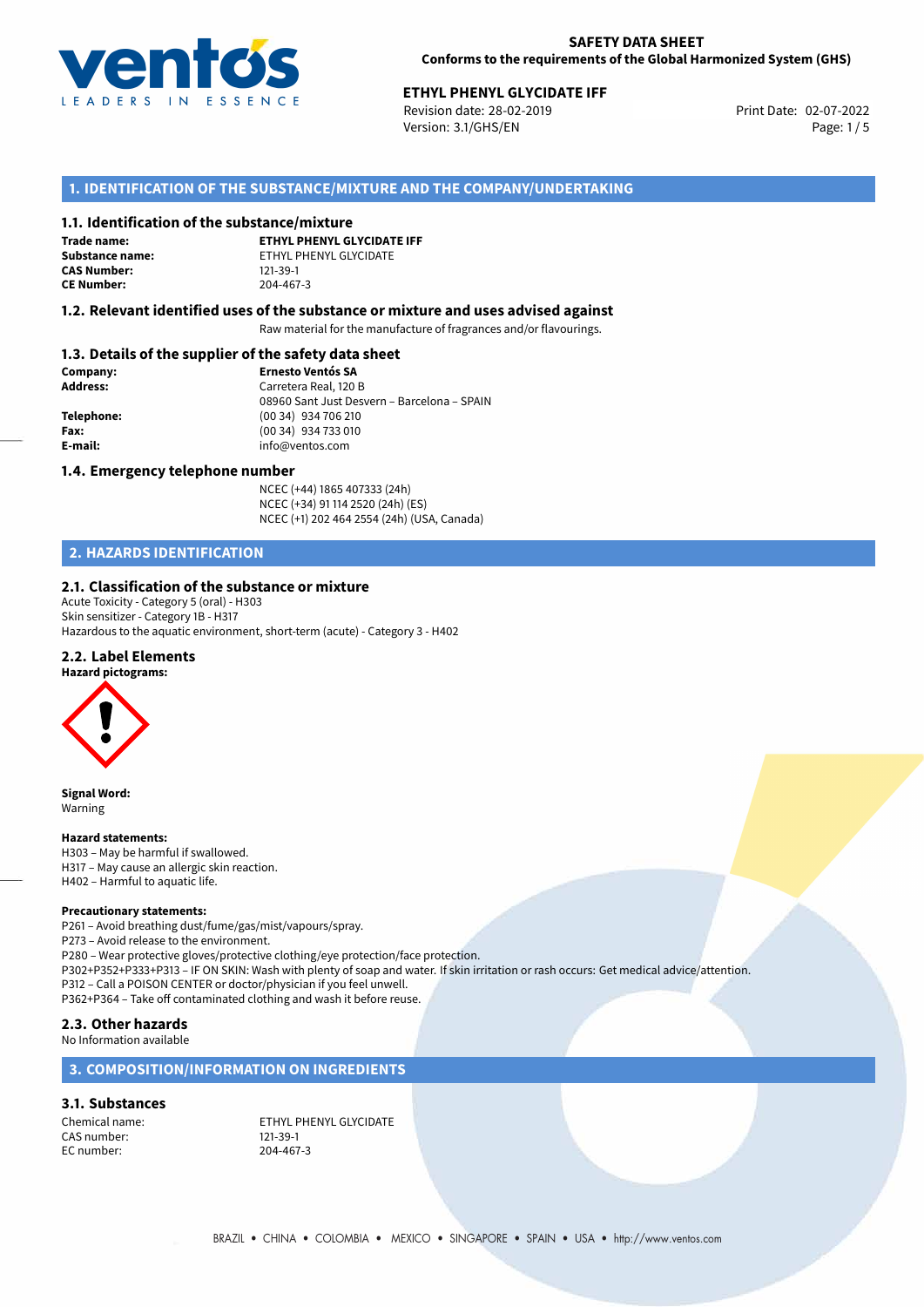

Revision date: 28-02-2019 Version: 3.1/GHS/EN Page: 2 / 5

#### **Hazardous constituents:**

| <b>Chemical Name</b>     | % (w/w)   | CAS No<br><b>EC No</b> | <b>Classification according to GHS</b>                                                                                                                            |
|--------------------------|-----------|------------------------|-------------------------------------------------------------------------------------------------------------------------------------------------------------------|
| ' ETHYL PHENYL GLYCIDATE | $\geq$ 50 | 121-39-1<br>204-467-3  | Acute Toxicity - Category 5 (oral) - H303<br>Skin sensitizer - Category 1B - H317<br>Hazardous to the aquatic environment, short-term (acute) - Category 3 - H402 |

[See the full text of the hazard statements in section 16.](#page-4-0)

#### **3.2. Mixtures**

Not applicable.

## **4. FIRST-AID MEASURES**

### **4.1. Description of necessary first aid measures**

| Ingestion:    | Rinse mouth with water.                                                                                               |
|---------------|-----------------------------------------------------------------------------------------------------------------------|
|               | Obtain medical advice.                                                                                                |
|               | Keep at rest. Do not induce vomiting.                                                                                 |
| Eye contact:  | In case of contact with eyes, rinse immediately with plenty of water for at least 15 minutes and seek medical advice. |
| Inhalation:   | Remove person to fresh air and keep at rest.                                                                          |
|               | Seek immediate medical advice.                                                                                        |
| Skin contact: | Take off immediately all contaminated clothing.                                                                       |
|               | Thoroughly wash affected skin with soap and water.                                                                    |
|               | Seek medical attention if symptoms persist.                                                                           |

## **4.2. Most important symptoms and effects, both acute and delayed**

No information available.

### **4.3. Indication of any immediate medical attention and special treatment needed**

No information available.

## **5. FIRE-FIGHTING MEASURES**

#### **5.1. Extinguishing Media**

Water spray, carbon dioxide, dry chemical powder or appropriate foam. For safety reasons do not use full water jet.

#### **5.2. Special hazards arising from the substance or mixture**

Known or Anticipated Hazardous Products of Combustion: Emits toxic fumes under fire conditions.

#### **5.3. Advice for firefighters**

High temperatures can lead to high pressures inside closed containers. Avoid inhalation of vapors that are created. Use appropriate respiratory protection. Do not allow spillage of fire to be poured into drains or watercourses. Wear self-contained breathing apparatus and protective clothing.

## **6. ACCIDENTAL RELEASE MEASURES**

#### **6.1. Personal precautions, protective equipment and emergency procedures**

Evacuate surronding areas. Ensure adequate ventilation. Keep unnecessary and unprotected personnel from entering. Do not breathe vapor/spray. Avoid contact with skin and eyes. Information regarding personal protective measures: see section 8.

#### **6.2. Environmental precautions**

To avoid possible contamination of the environment, do not discharge into any drains, surface waters or groundwaters.

#### **6.3. Methods and materials for containment and cleaning up**

Cover with an inert, inorganic, non-combustible absorbent material (e.g. dry-lime, sand, soda ash). Place in covered containers using non-sparking tools and transport outdoors. Avoid open flames or sources of ignition (e.g. pilot lights on gas hot water heater). Ventilate area and wash spill site after material pickup is complete.

#### **6.4. Reference to other sections**

Information regarding exposure controls, personal protection and disposal considerations can be found in sections 8 and 13.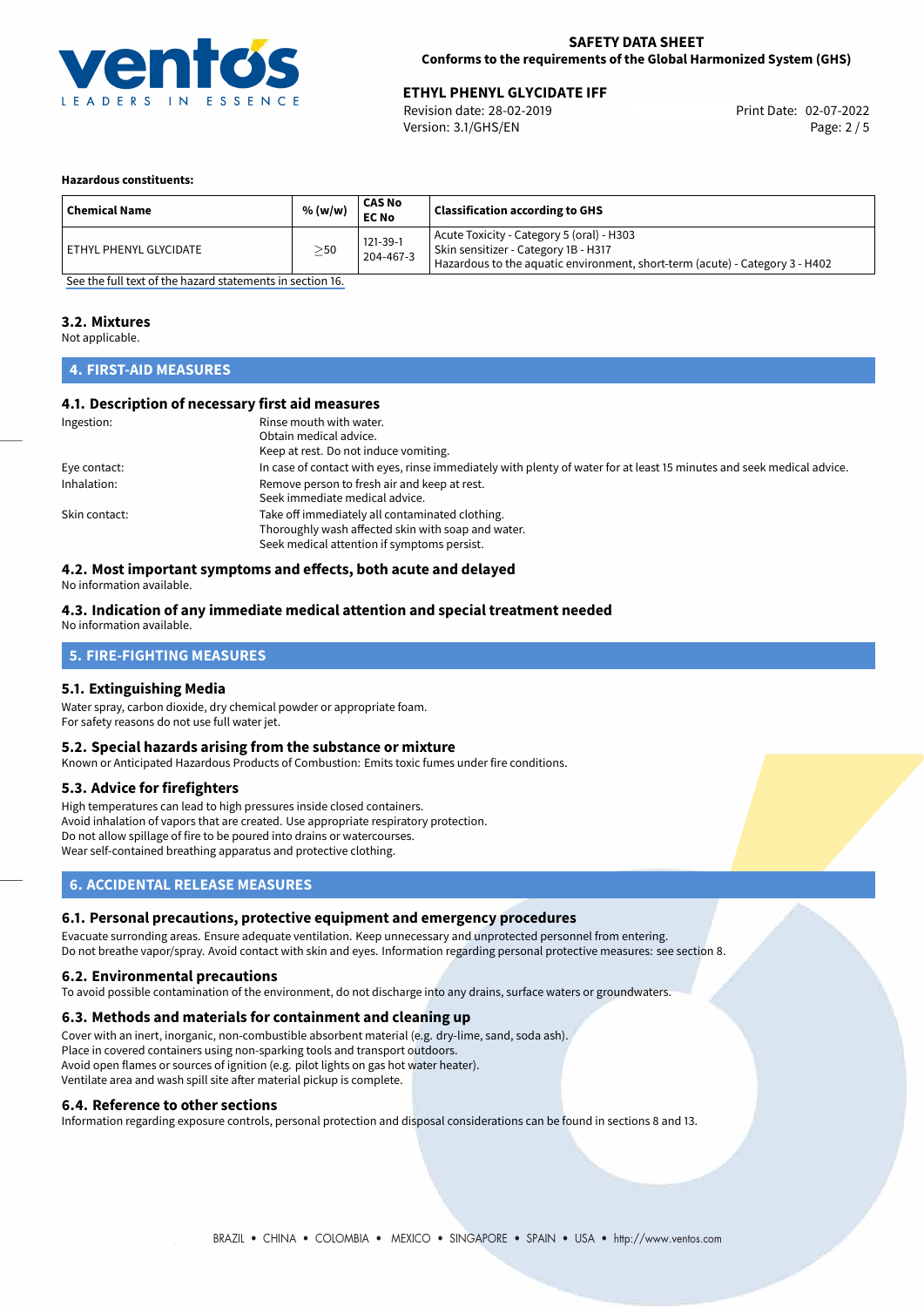

Revision date: 28-02-2019 Version: 3.1/GHS/EN Page: 3 / 5

## **7. HANDLING AND STORAGE**

## **7.1. Precautions for safe handling**

Do not store or handle this material near food or drinking water. Do not smoke. Avoid contact with the eyes, skin and clothing. Wear protective clothing and use glasses. Observe the rules of safety and hygiene at work. Keep in the original container or an alternative made from a compatible material.

## **7.2. Conditions for safe storage, including any incompatibilities**

Store in tightly closed and preferably full containers in a cool, dry and ventilated area, protected from light. Keep away from sources of ignition (e.g. hot surfaces, sparks, flame and static discharges). Keep away from incompatible materials (see section 10).

## **7.3. Specific end use(s)**

No information available.

**8. EXPOSURE CONTROLS AND PERSONAL PROTECTION**

#### **8.1. Control parameters**

Components with occupational exposure limits: None known.

#### **8.2. Exposure controls**

Measures should be taken to prevent materials from being splashed into the body. Provide adequate ventilation, according to the conditions of use. Use a mechanical exhaust if required.

#### **8.3. Individual protection measures, such as personal protective equipment**

| Eye/Face protection:             | Chemical safety goggles are recommended. Wash contaminated goggles before reuse.                                                            |
|----------------------------------|---------------------------------------------------------------------------------------------------------------------------------------------|
| Hand Protection:                 | Chemical-resistant gloves are recommended. Wash contaminated gloves before reuse.                                                           |
| Body protection:                 | Personal protective equipment for the body should be selected based on the task being performed and the risks<br>involved.                  |
| Respiratory Protection:          | In case of insufficient ventilation, use suitable respiratory equipment.                                                                    |
| Environmental exposure controls: | Emissions from ventilation or process equipment should be checked to ensure they comply with environmental<br>protection legislation.       |
|                                  | In some cases, filters or engineering modifications to the process equipment will be necessary to reduce emissions to<br>acceptable levels. |
|                                  |                                                                                                                                             |

## **9. PHYSICAL AND CHEMICAL PROPERTIES**

### **9.1. Information on basic physical and chemical properties**

| Appearance:                            | Liquid                    |  |
|----------------------------------------|---------------------------|--|
| Colour:                                | Conforms to standard      |  |
| Odour:                                 | Conforms to standard      |  |
| Odour theshold:                        | Not determined            |  |
| pH:                                    | Not determined            |  |
| Melting point/freezing point:          | Not determined            |  |
| Boling point/boiling range:            | Not determined            |  |
| Flash point:                           | $110^{\circ}$ C           |  |
| Evaporation rate:                      | Not determined            |  |
| Flammability:                          | Not determined            |  |
| Lower flammability/Explosive limit:    | Not determined            |  |
| Upper flammability/Explosive limit:    | Not determined            |  |
| Vapour pressure:                       | $< 0.1000$ calc.          |  |
| Vapour Density:                        | Not determined            |  |
| Density:                               | 1,122 - 1,127 g/mL (20°C) |  |
| Relative density:                      | $1,122-1,127$ (20°C)      |  |
| Water solubility:                      | <b>INSOLUBLE IN WATER</b> |  |
| Solubility in other solvents:          | SOLUBLE IN ETHANOL        |  |
| Partition coefficient n-octanol/water: | Not determined            |  |
| Auto-ignition temperature:             | Not determined            |  |
| Decomposition temperature:             | Not determined            |  |
| Viscosity, dynamic:                    | Not determined            |  |
| Viscosity, kinematic:                  | Not determined            |  |
| Explosive properties:                  | Not determined            |  |
| Oxidising properties:                  | Not determined            |  |
|                                        |                           |  |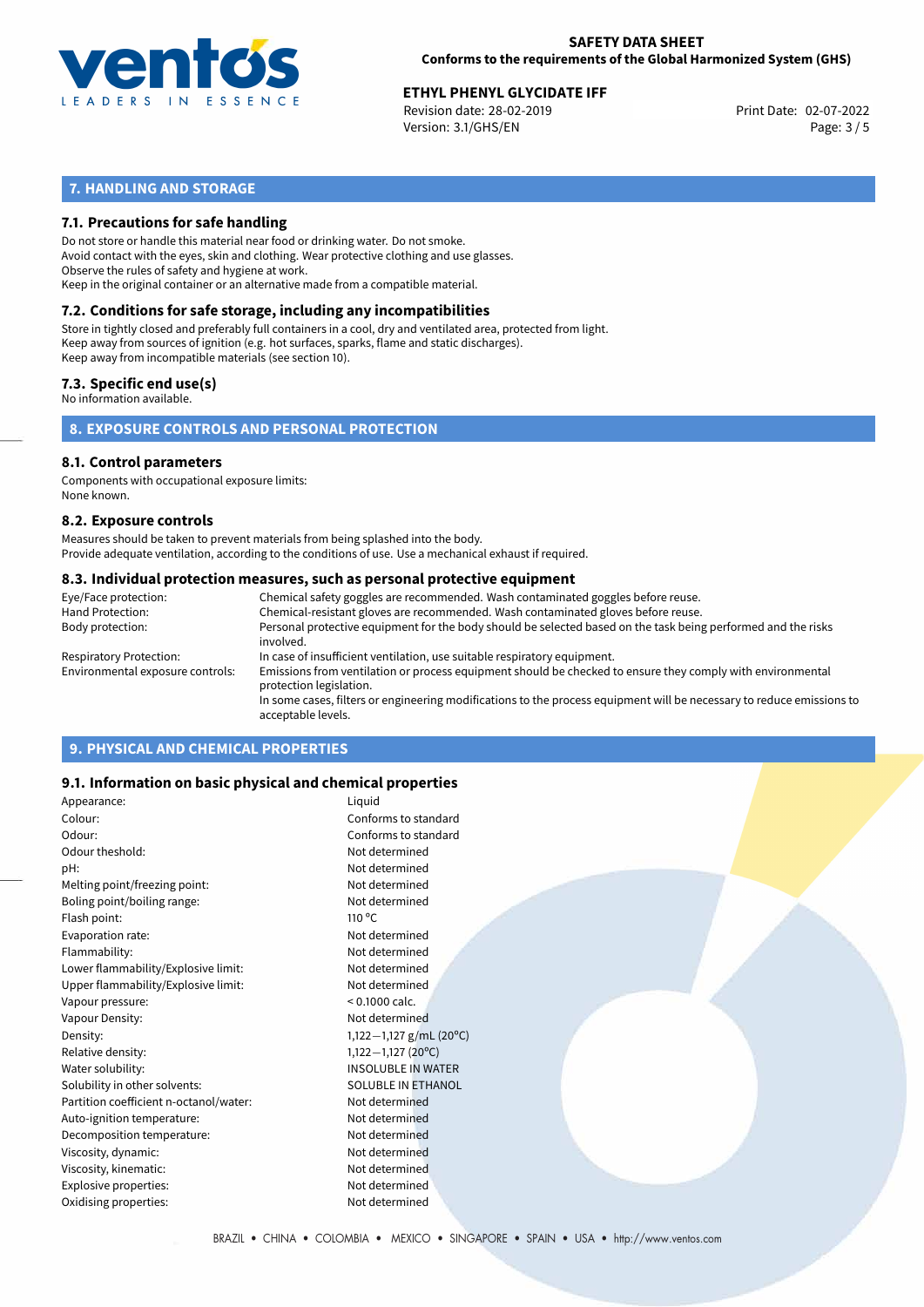

Revision date: 28-02-2019 Version: 3.1/GHS/EN Page: 4 / 5

## **10. STABILITY AND REACTIVITY**

#### **10.1. Reactivity**

No hazardous reactions if stored and handled as prescribed/indicated.

#### **10.2. Chemical stability**

The product is stable if stored and handled as prescribed/indicated.

#### **10.3. Possibility of hazardous reactions**

No hazardous reactions if stored and handled as prescribed/indicated.

#### **10.4. Conditions to Avoid**

Conditions to Avoid: Excessive heat, flame or other ignition sources.

#### **10.5. Incompatible materials**

Avoid contact with strong acids and bases and oxidizing agents.

### **10.6. Hazardous decomposition products**

During combustion may form carbon monoxide and unidentified organic compounds.

## **11. TOXICOLOGICAL INFORMATION**

| <b>Acute toxicity</b>             | May be harmful if swallowed.                                              |
|-----------------------------------|---------------------------------------------------------------------------|
| <b>Skin corrosion/irritation</b>  | Based on the data available, the criteria for classification are not met. |
| Serious eye damage/irritation     | Based on the data available, the criteria for classification are not met. |
| Respiratory or skin sensitisation | May cause an allergic skin reaction.                                      |
| <b>Germ cell mutagenicity</b>     | Based on the data available, the criteria for classification are not met. |
| Carcinogenicity                   | Based on the data available, the criteria for classification are not met. |
| <b>Reproductive toxicity</b>      | Based on the data available, the criteria for classification are not met. |
| <b>STOT-single exposure</b>       | Based on the data available, the criteria for classification are not met. |
| <b>STOT-repeated exposure</b>     | Based on the data available, the criteria for classification are not met. |
| <b>Aspiration hazard</b>          | Based on the data available, the criteria for classification are not met. |

## **12. ECOLOGICAL INFORMATION**

#### **12.1. Toxicity**

**Assessment:** Harmful to aquatic life. **Experimental/calculated data:** No information available.

## **12.2. Degradability**

No information available.

#### **12.3. Bioaccumulative potential** No information available.

**12.4. Soil mobility** No information available.

#### **12.5. Other adverse effects**

See also sections 6, 7, 13 and 15 Do not allow to get into waste water or waterways.

## **13. DISPOSAL CONSIDERATIONS**

#### **13.1. Waste treatment methods**

Dispose of in accordance with national and local environmental regulations.